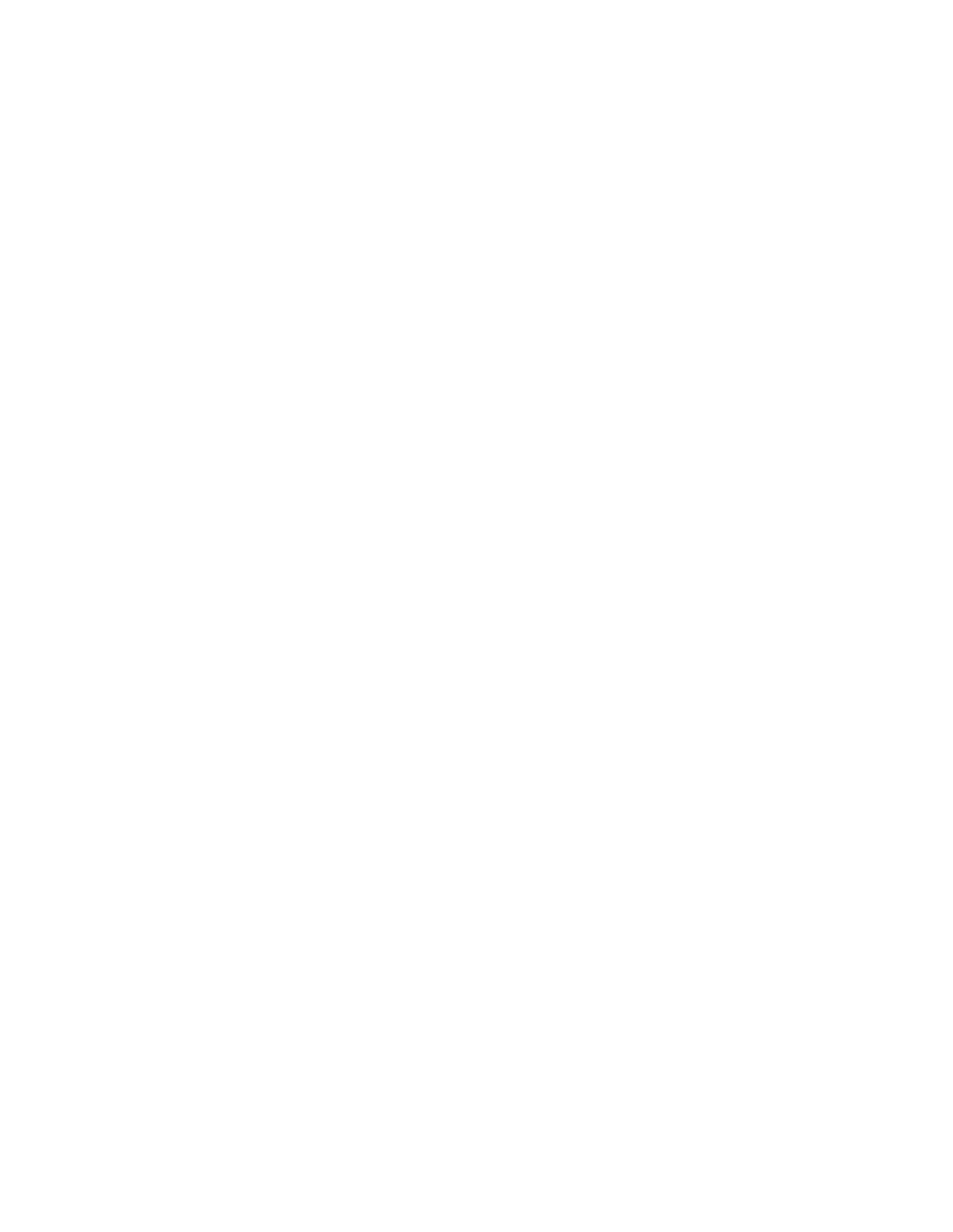# Admission & Registration Information

In order to complete the registration process, please return the completed enrollment packet along with the following:

- Non-refundable registration fee of \$75.00, payable by cash, check or credit card
- Copy of student's birth certificate
- DH3040 School Entry Health Exam dated within 1 year of enrollment
- DH680 Florida Certification of Immunization (not expired)
- For VPK Students:
	- VPK Certificate obtained from Duval County Early Learning Coalition
	- Signed VPK Attendance Policy
	- Completed VPK Signature Authorization Form

## Tuition & Financial Policies

### **Tuition is charged every Monday and due by close of business Tuesday.**

Tuition may be paid through the online payment portal or via autodraft from your bank account or credit card. Tuition may be paid weekly, bi monthly or monthly but must be paid in advance of services.

With the exception of the vacation credit provision (explained below), payment is required whether your child is in attendance or not. If your child is enrolled in the "Full Time" program, you are entitled to one week of vacation credit at 100% of tuition per school year. You are eligible for vacation credit after ninety days of enrollment. Vacation credit may only be used for days the child is not in attendance and must be requested in writing through the front office.

### **Communications in Changes of Financial Circumstances:**

It is the desire of BCA to serve every student and family with a quality Christian education. We ask that if a parent's financial situation changes that they please notify the school office as soon as possible before a past due balance that might force BCA to make difficult decisions regarding enrollment. BCA will do our best to work with each parent and family with regards to financial situations. Communication is key.

We ask that you give us two weeks notice of your intention to withdraw your child.

**There is no refund or reimbursement of any fee (registration, tuition, etc) for any student.**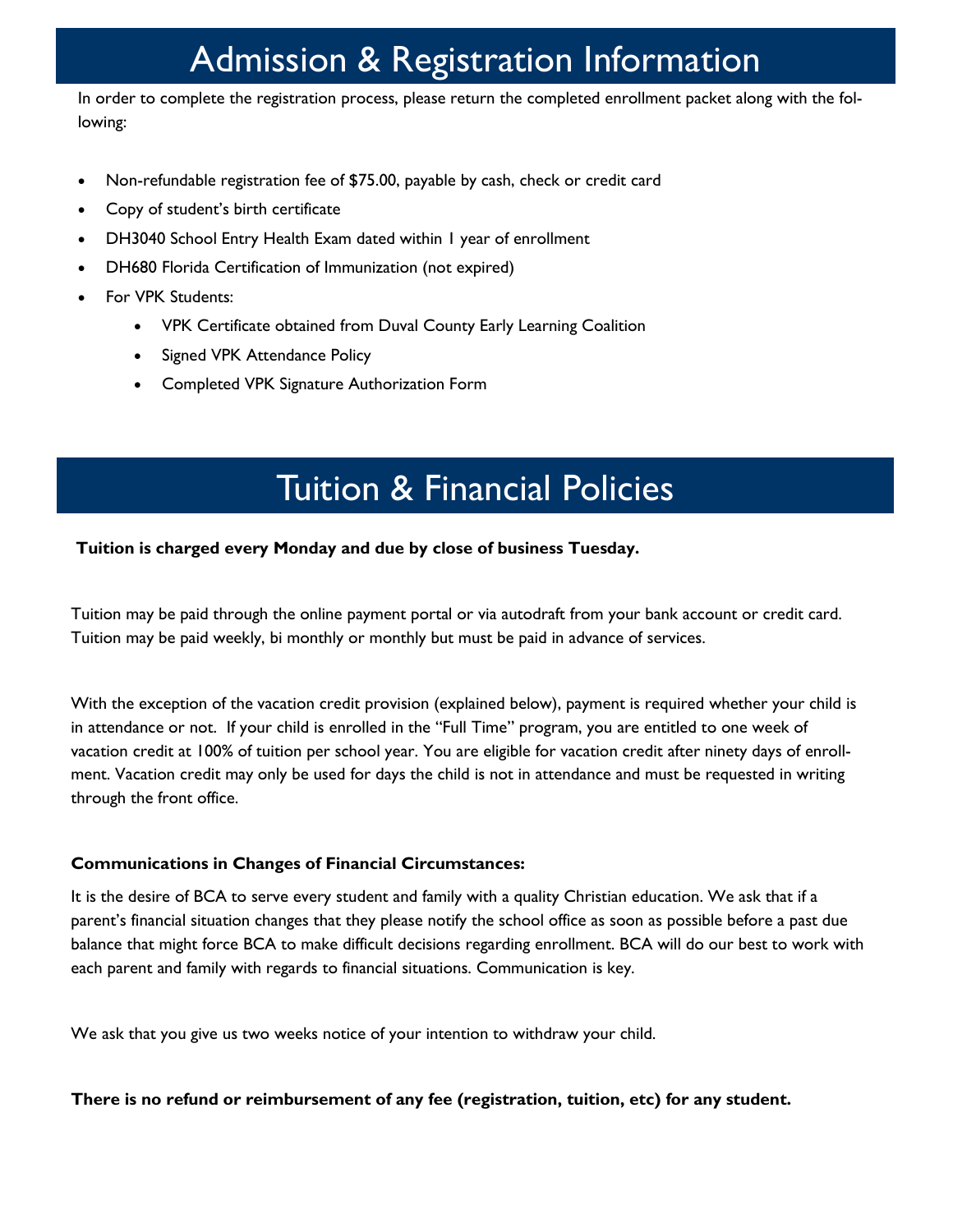

# 2020-21 Preschool & Daycare Tuition Schedule

|                 |              |                    | <b>Full Time</b> | <b>Full Time</b> | Preschool                    | Preschool      |
|-----------------|--------------|--------------------|------------------|------------------|------------------------------|----------------|
|                 | Registration | <b>Student Fee</b> | 5 Days           | 3 Days           | 5 Days                       | 3 Days         |
|                 |              |                    | 7:00AM-6:00PM    | 7:00AM-6:00PM    | 8:30AM-11:45AM               | 8:30AM-11:45AM |
| <b>Infants</b>  | \$75.00      |                    | \$225.00         |                  |                              |                |
| <b>Toddlers</b> | \$75.00      | \$50.00            | \$205.00         |                  |                              |                |
| K2              | \$75.00      | \$100.00           | \$190.00         | \$160.00         | \$110.00                     | \$75.00        |
| K <sub>3</sub>  | \$75.00      | \$100.00           | \$180.00         | \$155.00         | \$100.00                     | \$70.00        |
| <b>VPK</b>      | \$75.00      | \$100.00           | \$140.00         |                  | <b>FREE</b> with certificate |                |

| <b>VPK EXTENDED CARE OPTIONS</b> |             |  |  |  |  |  |  |
|----------------------------------|-------------|--|--|--|--|--|--|
| <b>MONTHLY RATES</b>             |             |  |  |  |  |  |  |
| AM Care                          | \$80.00     |  |  |  |  |  |  |
| 7:00-8:30 includes AM snack      |             |  |  |  |  |  |  |
| 11:45AM-3:00 PM                  | \$185.00    |  |  |  |  |  |  |
| Includes Lunch                   |             |  |  |  |  |  |  |
| 11:45AM-6:00 PM                  | \$370.00    |  |  |  |  |  |  |
| Includes Lunch & PM Snack        |             |  |  |  |  |  |  |
| Non-School Days                  | \$40.00/Day |  |  |  |  |  |  |

*Tuition charges are the same each week/month, regardless of attendance or closures.* 

*Please inquire in the front office regarding available sibling, military and first responder discounts.*